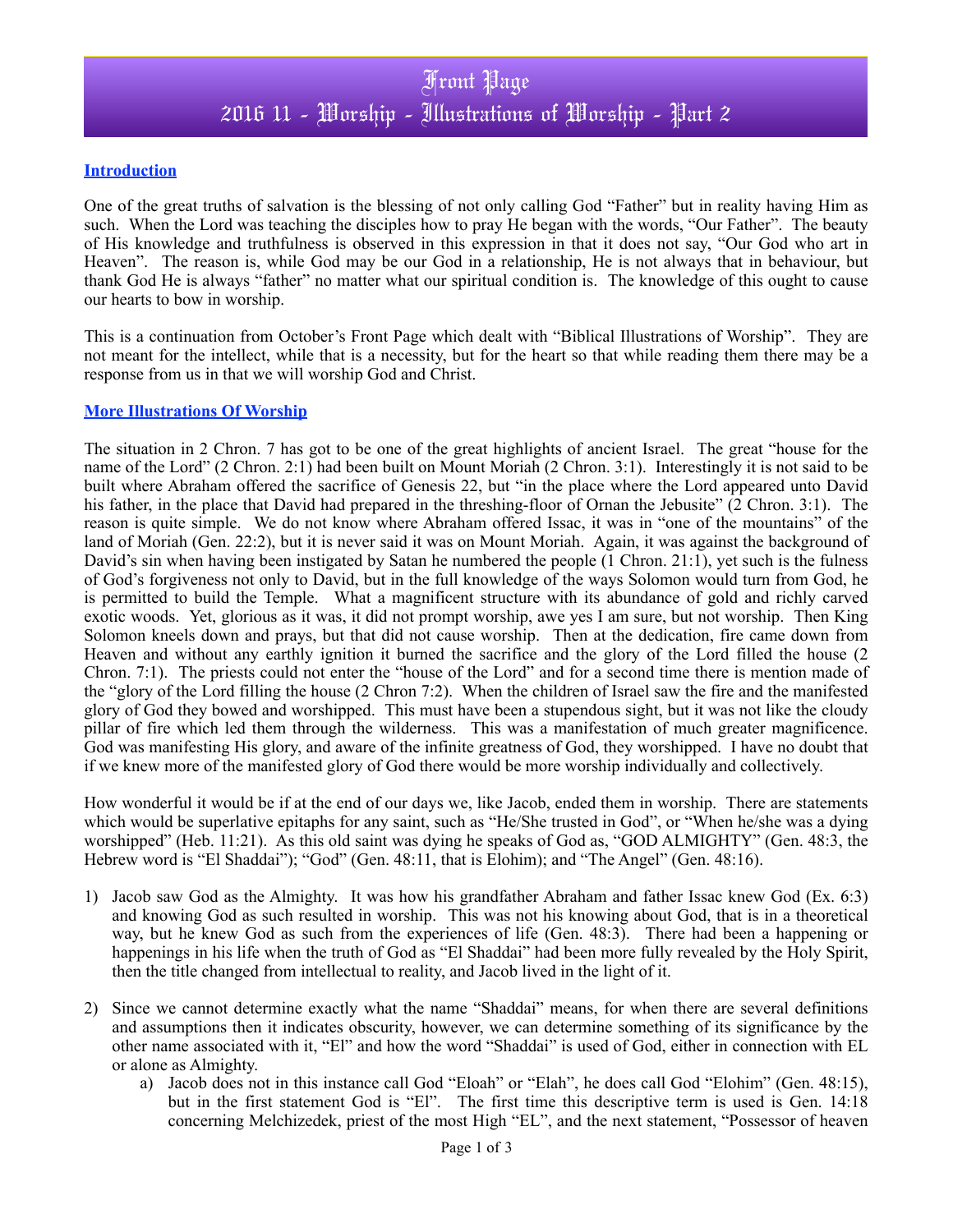and earth" He is the God of all provision and blessing. Jacob, like his grandfather Abraham, had been putting his security and perhaps his glory in possessions, but they came to realize God is the giver of every good and perfect gift (Jam. 1:17) and no good thing will He withhold (Psa. 84:11).

- b) For "Shaddai" it seems best to me to consider how it is used in other scriptures, then it is seen that it:
	- i) Indicates the unrestricted ability/sufficiency of God to:
		- 1. Meet a need
			- (a) For the provision of protection (Psa. 91:1)
			- (b) To give life in abundance from a biologically dead parent (Rom. 4:19; Job 33:4)
	- ii) His character:
		- 1. When God first appeared to Abraham in this way God said "Walk before me and be thou perfect" (Gen. 17:1). God was the God of moral absoluteness, commanding Abraham to be "without blemish", "live a life of unbroken fellowship with God".
	- iii) His inescapable judgment:
		- 1. This aspect Jacob was possibly not aware of since it does not appear until the prophets (Isa. 13:6; Joel 1:15).
- c) As Jacob became aware of his approaching death, his mind began to ponder what would happen after death. He had a wonderful comfort for as Jacob faced the reality of death he knew the ability of God to bring life from death. Death was not the end of everything but the entrance into abundant life, and he bows in worship. This is the conquest of faith, for faith in the face of death is more remarkable than faith in the face of life's experiences.
- d) When he was leaving home, one of the last phrases he heard from his father was, "God Almighty (El Shaddai) bless thee, and make thee fruitful, and multiply thee, that thou mayest be a multitude of people; And give thee the blessing of Abraham . . . that thou mayest inherit the land" (Gen. 28:3-4). Years later the old man looks back on the blessings, and blessed he was. Unlike Naomi who went out full and came back empty, Jacob went out empty and came back full. The old man still had his staff. It had been with him all the years but there was coming a time when the staff would not be able to go with him, he would enter death, what had he then to lean on? El Shaddai! The God of abundant care and provision would be his stay in and after death, and the old man worships.
- 3) In the reviewing of life there are those happenings which are the high points of life. High points in Abraham's life was when God called him from Ur of the Chaldees, or when he offered his son on the altar. In 2 Chron. 20:18 we come to that which I deem is the high point of Jehoshaphat's life. He had joined with wicked Ahab in conflict and escaped with his life (2 Chron. 18:31) and retuned to his house in Jerusalem (2 Chron. 19:1). God then sent Hanani to rebuke him for helping the ungodly and loving them that hate the Lord (2 Chron. 19:2). At the end of his days he again joins with the very wicked Ahaziah (2 Chron. 20:35) and this time lost his navy (2 Chron. 20:37). In between these two low points he faces a crisis. The armies of the children of Moab, Ammon, and Ammonites all join forces to come against him. It is a huge army of mighty men of battle and naturally speaking Jehoshaphat does not stand a chance. He stands alone, no human allies, and like a pack of wild animals descending on a single hurting animal, they go after Jehoshaphat and Jerusalem. What is the king to do? He durst not join with another evil king, but Israel and the king set themselves to seek the LORD (2 Chron. 20:3-4). In the midst of the people Jehoshaphat stands and prays. Asking God he:
	- a) Ascribes to God His sovereignty and unhampered power (2 Chron. 20:6)
	- b) Lays before God His past victories which were by God's power (2 Chron. 20:7)
	- c) Reminds God of the sanctuary, and the pledge to hear (2 Chron. 20:9)
	- d) Then he presents to God the present situation (2 Chron. 20:1-12)
		- i) Note that this is prayer but it is not called "worship"